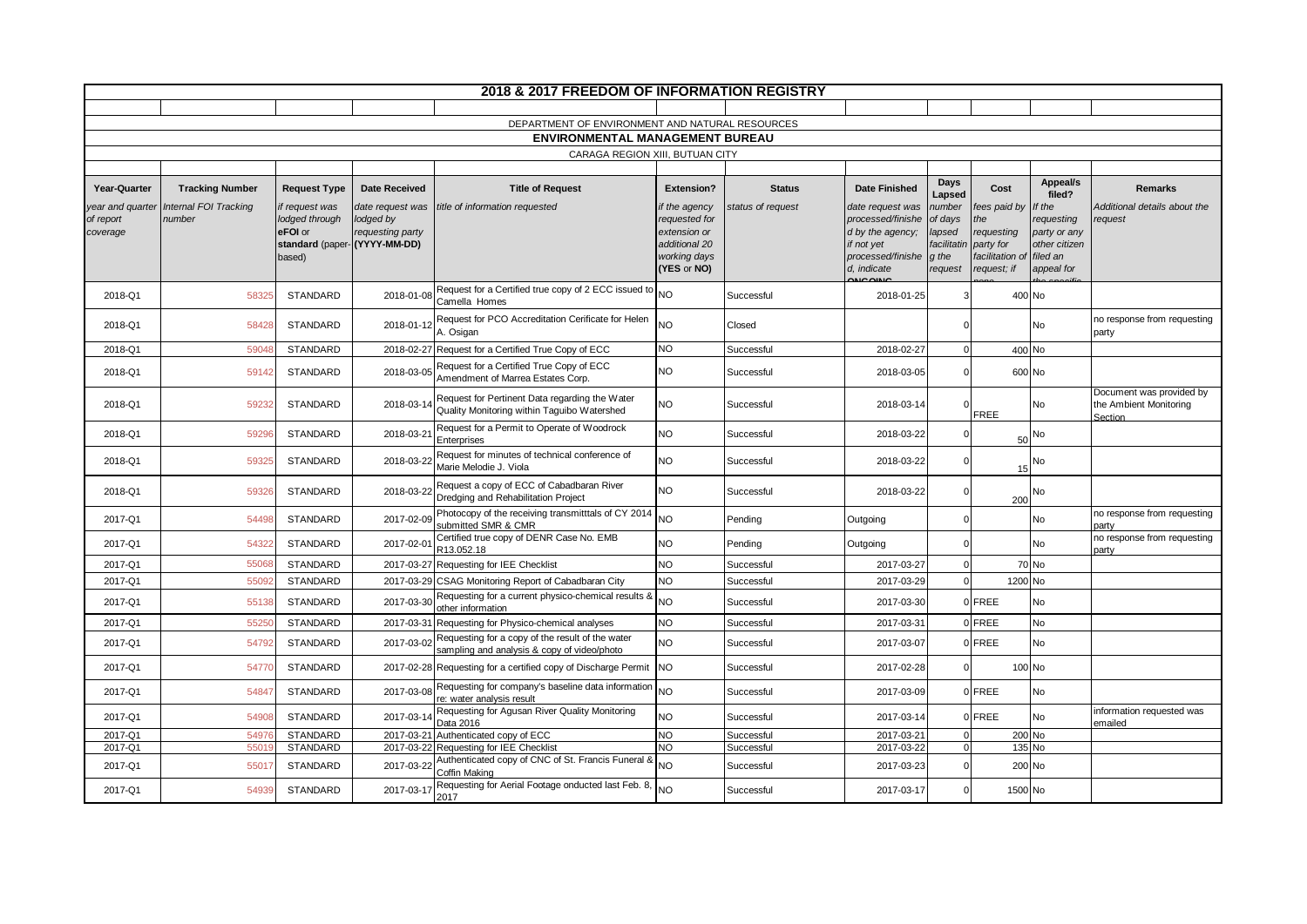| 2017-Q1 | 54935 | STANDARD        | 2017-03-17 | Photocopy of commitment during technical<br>conference with Century Peak Corp.                                                                      | <b>NO</b>       | Successful | 2017-03-30 | $\Omega$ |        | 50 No   |                                                                                                                                  |
|---------|-------|-----------------|------------|-----------------------------------------------------------------------------------------------------------------------------------------------------|-----------------|------------|------------|----------|--------|---------|----------------------------------------------------------------------------------------------------------------------------------|
| 2017-Q2 | 55262 | <b>STANDARD</b> |            | Requesting for a copy of ECC of the Agusan<br>2017-04-03 Plantation Inc. located at Manat, Trento, Agusan<br>del Sur                                | <b>NO</b>       | Successful | 2017-04-06 | $\Omega$ |        | 200 No  |                                                                                                                                  |
| 2017-Q2 | 5528  | <b>STANDARD</b> | 2017-04-06 | Request for the copy of the IEE Checklist of SAM<br>Alba Gasoline Station                                                                           | <b>NO</b>       | Successful | 2017-04-07 |          |        | 135 No  |                                                                                                                                  |
| 2017-Q2 | 5541  | STANDARD        | 2017-04-19 | Request for water quality and other properties in<br>Agusan River                                                                                   | <b>NO</b>       | Successful | 2017-04-19 |          | 0 FREE | No      | nformation needed was<br>Ambient Monitoring Section                                                                              |
| 2017-Q2 | 55299 | <b>STANDARD</b> | 2017-04-06 | Request for Certified true copy of ECC issued to SR NO<br>Metals, Inc.                                                                              |                 | Pending    | Outgoing   |          |        | No      | no response from requesting<br>party                                                                                             |
| 2017-Q2 | 55422 | <b>STANDARD</b> | 2017-04-19 | Request for a copy of the company profile of Caraga<br>Hospital                                                                                     |                 | Successful | 2017-05-04 |          |        | 130 No  |                                                                                                                                  |
| 2017-Q2 | 5541  | <b>STANDARD</b> |            | 2017-04-19 Request for a copy of CNC issued                                                                                                         | <b>NO</b>       | Successful | 2017-04-19 |          |        | 200 No  |                                                                                                                                  |
| 2017-Q2 | 55420 | <b>STANDARD</b> | 2017-04-19 | Request for a certified copy of documents - BNG<br>construction                                                                                     | <b>NO</b>       | Successful | 2017-04-20 |          |        | 450 No  |                                                                                                                                  |
| 2017-Q2 | 5544  | <b>STANDARD</b> | 2017-04-21 | Request for SMR of Philsaga Mining Corp. CY<br>2014-2016                                                                                            | <b>NO</b>       | Successful | 2017-04-21 |          | 0 FREE | No      | Information needed for<br>academic research<br>undertaking                                                                       |
| 2017-Q2 | 55447 | <b>STANDARD</b> |            | Request for the result of Water Analysis of Agusan<br>2017-04-21 River (1st quarter of 2017) & Air Quality Report<br>(BTC) for the past five years. | <b>NO</b>       | Successful | 2017-04-27 |          | 0 FREE | No      | nformation needed was<br>Ambient Monitoring Section                                                                              |
| 2017-Q2 | 55443 | <b>STANDARD</b> | 2017-04-21 | Request for a proof of delivery of letter address to<br>Engr. Noli Arreza dated Nov. 24, 2016                                                       | <b>NO</b>       | Pending    | Outgoing   |          |        | 10 No   | no response from requesting<br>party                                                                                             |
| 2017-Q2 | 556   | <b>STANDARD</b> |            | 2017-05-16 Aerial Photo/ Video of SRMI                                                                                                              | <b>NO</b>       | Successful | 2017-05-16 |          |        | 1500 No |                                                                                                                                  |
| 2017-Q2 | 55462 | <b>STANDARD</b> | 2017-04-24 | Request for a copy of the application of NACN of<br>Mindanao Mineral Processing Corporation                                                         | <b>NO</b>       | Successful | 2017-04-24 |          | 0 FREE | No      | Information needed for EMB<br>Central Office asked a copy of<br>Sample testing for online<br>permitting and monitoring<br>svstem |
| 2017-Q2 | 5573  | STANDARD        |            | 2017-05-23 Request for SMR copy                                                                                                                     | <b>NO</b>       | Pending    | Outgoing   |          | 0 FREE | No      | no response from requesting<br>party                                                                                             |
| 2017-Q2 | 57173 | STANDARD        | 2017-04-26 | Request for Physico-chemical water quality of<br><b>Tubay River</b>                                                                                 | <b>NO</b>       | Successful | 2017-04-26 |          | 0 FREE | No      | nformation needed was<br><b>Ambient Monitoring Section</b>                                                                       |
| 2017-Q2 | 55730 | <b>STANDARD</b> |            | 2017-05-23 Appointment letter request for PCO Accreditation                                                                                         | <b>NO</b>       | Successful | 2017-05-24 |          |        | 5 No    |                                                                                                                                  |
| 2017-Q2 | 55764 | STANDARD        |            | 2017-05-26 Request for a copy of ECC                                                                                                                | <b>NO</b>       | Pending    | Outgoing   |          |        | No      | no response from requesting<br>partv                                                                                             |
| 2017-Q2 | 55772 | <b>STANDARD</b> | 2017-05-26 | ECC copy of Surigao Lumber & Construction<br>Supply                                                                                                 | NO              | Closed     |            |          |        | No      | no response from requesting<br>party                                                                                             |
| 2017-Q3 | 55826 | <b>STANDARD</b> | 2017-06-07 | Request to access some documents relevant to his<br>PhD research                                                                                    | <b>NO</b>       | Successful | 2017-06-07 |          | 0 FREE | No      | The information requested is<br>relevant for PhD research                                                                        |
| 2017-Q3 | 5597  | <b>STANDARD</b> |            | 2017-07-03 Request for ECC copy                                                                                                                     | <b>NO</b>       | Successful | 2017-07-03 |          |        | 800 No  |                                                                                                                                  |
| 2017-Q3 | 5598  | <b>STANDARD</b> |            | 2017-07-03 Copy of Permit to Operate                                                                                                                | <b>NO</b>       | Successful | 2017-07-11 | - 0      |        | 75 No   |                                                                                                                                  |
| 2017-Q3 | 5602  | <b>STANDARD</b> | 2017-07-10 | Request for a copy of ECC of Butuan City to Masao<br>Port Road                                                                                      | NO              | Successful | 2017-07-14 |          |        | 200 No  |                                                                                                                                  |
| 2017-Q3 | 56044 | STANDARD        |            | 2017-07-11 Request for a certified true copy of ECC                                                                                                 | <b>NO</b>       | Successful | 2017-07-11 |          |        | 2000 No | Requested 10 copies of ECC                                                                                                       |
| 2017-Q3 | 5598  | <b>STANDARD</b> |            | 2017-07-03 Copy of ECC (McDonald's Butuan)                                                                                                          | <b>NO</b>       | Successful | 2017-07-11 | $\Omega$ |        | 200 No  |                                                                                                                                  |
| 2017-Q3 | 5600  | <b>STANDARD</b> |            | 2017-07-10 Request for a copy of ECC of MMDC                                                                                                        | <b>NO</b>       | Successful | 2017-07-10 | $\Omega$ |        | 200 No  |                                                                                                                                  |
| 2017-Q3 | 55991 | <b>STANDARD</b> |            | 2017-07-04 Request for ECC of Camella Homes Phase 3 & 4                                                                                             | <b>NO</b>       | Successful | 2017-07-04 |          |        | 200 No  |                                                                                                                                  |
| 2017-Q3 | 56167 | <b>STANDARD</b> | 2017-07-19 | Request for a copy of SMR & CMR as a guide for<br>filling up                                                                                        | <b>NO</b>       | Successful | 2017-07-19 |          |        | 150 No  |                                                                                                                                  |
| 2017-Q3 | 56139 | <b>STANDARD</b> | 2017-07-17 | Request for the list of ECC of CSAG holders within<br>Anao-aon river                                                                                | NO <sub>1</sub> | Successful | 2017-07-17 |          | 0 FREE | No      | Document was provided by<br>the Clearance and Permitting<br><b>Division</b>                                                      |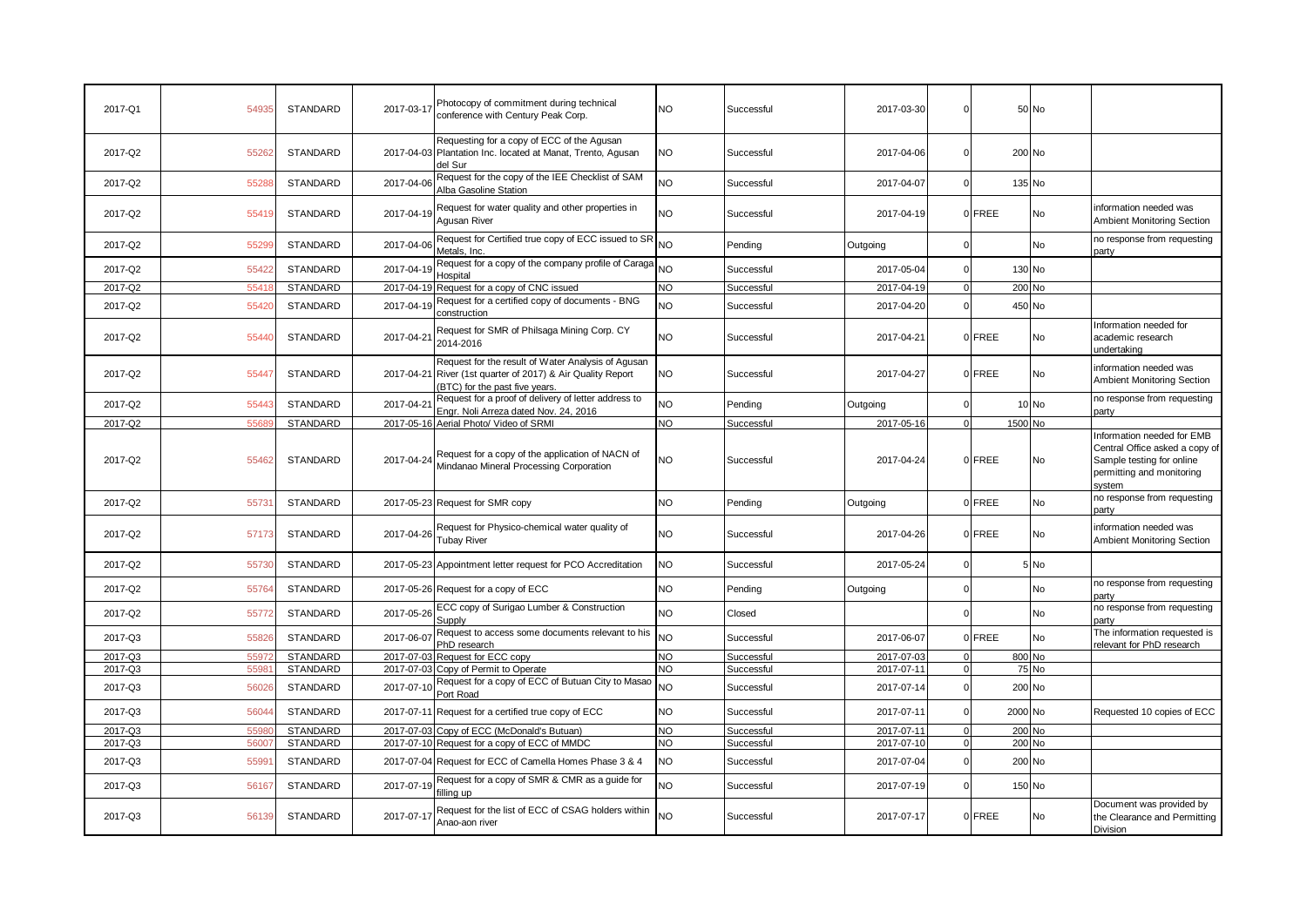| 2017-Q3            | 5610         | <b>STANDARD</b>             |            | 2017-07-14 Request for a copy of ECC                                                                                                                           | <b>NO</b>              | Successful               | 2017-07-19               | $\mathbf 0$             | 200 No          |                                                                                                  |
|--------------------|--------------|-----------------------------|------------|----------------------------------------------------------------------------------------------------------------------------------------------------------------|------------------------|--------------------------|--------------------------|-------------------------|-----------------|--------------------------------------------------------------------------------------------------|
| 2017-Q3            | 5646         | STANDARD                    |            | 2017-07-26 ECC copy                                                                                                                                            | <b>NO</b>              | Successful               | 2017-07-31               | $\Omega$                | 200 No          |                                                                                                  |
| 2017-Q3            | 5648         | <b>STANDARD</b>             |            | 2017-08-04 Request for a certified true copy of ECC of NCIP                                                                                                    | <b>NO</b>              | Successful               | 2017-08-04               | $\Omega$                | 200 No          |                                                                                                  |
| 2017-Q3            | 5654         | <b>STANDARD</b>             | 2017-08-07 | Request for a photocopy of PCO Accreditation for<br>CY 2014                                                                                                    | <b>NO</b>              | Successful               | 2017-08-07               | 0 FREE                  | <b>No</b>       |                                                                                                  |
| 2017-Q3            | 5656         | <b>STANDARD</b>             |            | 2017-08-10 Request for a copy of 2nd grt. SMR CY 2017                                                                                                          | <b>NO</b>              | Successful               | 2017-08-10               | 0 FREE                  | No              |                                                                                                  |
| 2017-Q3            | 5677         | <b>STANDARD</b>             |            | 2017-08-17 Request for a copy of ECC of Susan Abulog                                                                                                           | <b>NO</b>              | Successful               | 2017-10-02               | $\Omega$                | 210 No          | Request was readily<br>avaialable but the requesting<br>party failed to get the request<br>early |
| 2017-Q3            | 56962        | <b>STANDARD</b>             |            | 2017-08-29 Request for a copy of PCO Accreditation                                                                                                             | <b>NO</b>              | Pending                  | Outgoing                 | $\mathbf 0$             | No              | no response from requesting<br>party                                                             |
| 2017-Q3            | 5651         | STANDARD                    | 2017-08-07 | Request for some documents of Lake Mainit<br>Htdroelectric Project                                                                                             | <b>NO</b>              | Successful               | 2017-08-09               | $\Omega$                | 200 No          |                                                                                                  |
| 2017-Q3            | 5674         | STANDARD                    |            | 2017-08-16 Copy of ECC for HLURB compliance                                                                                                                    | <b>NO</b>              | Successful               | 2017-02-16               | $\Omega$                | 115 No          |                                                                                                  |
| 2017-Q3            | 56787        | <b>STANDARD</b>             | 2017-08-22 | Request for an inspection report conducted at PNP<br>last Jan. 17, 2017                                                                                        | <b>NO</b>              | Successful               | 2017-08-22               | $\Omega$                | 25 No           |                                                                                                  |
| 2017-Q3            | 5702         | STANDARD                    | 2017-08-30 | Request for a copy of ECC issued ECC-R13-1010-<br>0118                                                                                                         | <b>NO</b>              | Pending                  | Outgoing                 | $\Omega$                | 0 No            | no response from requesting<br>party                                                             |
| 2017-Q3            | 5715         | <b>STANDARD</b>             |            | 2017-09-07 Request for a certified true copy of CNC issued                                                                                                     | <b>NO</b>              | Successful               | 2017-09-07               | $\Omega$                | 200 No          |                                                                                                  |
| 2017-Q3            | 5707         | STANDARD                    | 2017-09-07 | Request for a certified true copy of ECC for ISO<br>requirement ECC-R13-1006-0071                                                                              | <b>NO</b>              | Successful               | 2017-09-07               | $\mathbf 0$             | 200 No          |                                                                                                  |
| 2017-Q3            | 5711         | STANDARD                    | 2017-09-12 | Environmental Management Plan - Gaisano Capital<br>Bislig                                                                                                      | <b>NO</b>              | Successful               | 2017-09-12               | $\Omega$                | 200 No          |                                                                                                  |
| 2017-Q3            | 5756         | <b>STANDARD</b>             |            | 2017-09-20 Request for documents of LGU General Lna, SDN                                                                                                       | <b>NO</b>              | Successful               | 2017-09-20               | 0 FREE                  | <b>No</b>       |                                                                                                  |
| 2017-Q3            | 5736         | STANDARD                    |            | 2017-09-19 Request for ECC                                                                                                                                     | <b>NO</b>              | Successful               | 2017-09-19               | $\Omega$                | 2200 No         |                                                                                                  |
| 2017-Q3            | 5738         | <b>STANDARD</b>             | 2017-09-22 | Request for some documents of LGU Marihatag,<br>SDS Re: Ombudsman Case                                                                                         | <b>NO</b>              | Successful               | 2017-09-22               | 0 FREE                  | <b>No</b>       | Request is for Ombudsman<br>case                                                                 |
| 2017-Q4            | 5749         | STANDARD                    | 2017-10-03 | Request for some documents of Ark Green<br>Dynamic Resources Corp.                                                                                             | <b>NO</b>              | Successful               | 2017-10-04               |                         | 200 No          |                                                                                                  |
| 2017-Q4            | 5755         | STANDARD                    | 2017-10-03 | Request for Inspection Report for LGU - Loreto,<br>ADS open dumpsite                                                                                           | <b>NO</b>              | Successful               | 2017-10-03               | 0 FREE                  | No              | Request is for Ombudsman<br>case                                                                 |
| 2017-Q4            | 5750         | STANDARD                    | 2017-10-04 | Request for PCO Accreditation                                                                                                                                  | <b>NO</b>              | Successful               | 2017-10-04               |                         | 5 No            |                                                                                                  |
| 2017-Q4            | 5751         | <b>STANDARD</b>             | 2017-10-05 | Request for certified true copy of ECC-OL-R13-<br>2017-0069                                                                                                    | <b>NO</b>              | Pending                  | Outgoing                 |                         | <b>No</b>       | no response from requesting<br>party                                                             |
| 2017-Q4            | 5760         | <b>STANDARD</b>             |            | 2017-10-12 Phil. Bizcamp Accreditation                                                                                                                         | <b>NO</b>              | Successful               | 2017-10-12               | 0 FREE                  | <b>No</b>       |                                                                                                  |
| 2017-Q4            | 5754         | <b>STANDARD</b>             |            | 2017-10-09 Request for Environmental Management Plan                                                                                                           | <b>NO</b>              | Successful               | 2017-10-09               | $\Omega$                | 200 No          |                                                                                                  |
| 2017-Q4            | 5762         | STANDARD                    |            | 2017-10-18 ECC or CNC copy                                                                                                                                     | <b>NO</b>              | Successful               | 2017-10-18               | $\Omega$                | 200 No          |                                                                                                  |
| 2017-Q4<br>2017-Q4 | 5760<br>5762 | STANDARD<br><b>STANDARD</b> |            | 2017-10-13 PCO Accreditation<br>2017-10-19 Request for Water Quality Monitoring Data                                                                           | <b>NO</b><br><b>NO</b> | Successful<br>Successful | 2017-10-13<br>2017-10-19 | $\Omega$<br>0 FREE      | 5 No<br>No      | Document was provided by<br>the Ambient Monitoring                                               |
|                    |              |                             |            |                                                                                                                                                                | <b>NO</b>              |                          |                          |                         |                 | Section                                                                                          |
| 2017-Q4<br>2017-Q4 | 5770<br>5772 | STANDARD<br>STANDARD        | 2017-10-25 | 2017-10-24 Request for Investigation Report<br>Request for a true copy of the ECC and DENR                                                                     | <b>NO</b>              | Successful<br>Successful | 2017-10-25<br>2017-10-25 | $\Omega$<br>$\mathbf 0$ | 50 No<br>200 No |                                                                                                  |
| 2017-Q4            | 5771         | STANDARD                    |            | Registry ID of Bislig City<br>Request for Environmental Impact Assessment of<br>2017-10-25 LGU - Butuan Sanitary Landfill Facility @<br>Dumalagan, Butuan City | <b>NO</b>              | Successful               | 2017-10-25               | $\mathbf 0$             | 200 No          |                                                                                                  |
| 2017-Q4            | 5777         | <b>STANDARD</b>             | 2017-11-03 | Request for a copy of PCO Appointment of Peart<br>Kaye V. Galido CY 2013                                                                                       | <b>NO</b>              | Successful               | 2017-11-03               | $\mathbf 0$             | 5 No            |                                                                                                  |
| 2017-Q4            | 57802        | <b>STANDARD</b>             | 2017-11-07 | Request for a water quality status from year 2015 to<br>2017 & water quality management area action plan                                                       | <b>NO</b>              | Successful               | 2017-11-07               | 0 FREE                  | No              | Document was provided by<br>the Ambient Monitoring<br>Section                                    |
| 2017-Q4            | 5777         | <b>STANDARD</b>             |            | 2017-11-03 Request for a certified treu copy of CNC                                                                                                            | NO                     | Successful               | 2017-11-08               | $\mathbf 0$             | 200 No          |                                                                                                  |
| 2017-Q4            | 578          | STANDARD                    |            | 2017-11-08 Request for Certified true copy of ECC                                                                                                              | <b>NO</b>              | Closed                   | 2017-11-08               | $\mathbf 0$             | No              | Request cancelled                                                                                |
| 2017-Q4            | 5785         | STANDARD                    |            | 2017-11-14 Request for a certified true copy of ECC                                                                                                            | <b>NO</b>              | Successful               | 2017-11-14               | $\mathbf 0$             | 200 No          |                                                                                                  |
| 2017-Q4            | 5793         | STANDARD                    | 2017-11-17 | Request for a true copy of Permit to Operate issued<br>Almont Inland Resort                                                                                    | <b>NO</b>              | Successful               | 2017-12-19               | $\mathbf 0$             | 50 No           |                                                                                                  |